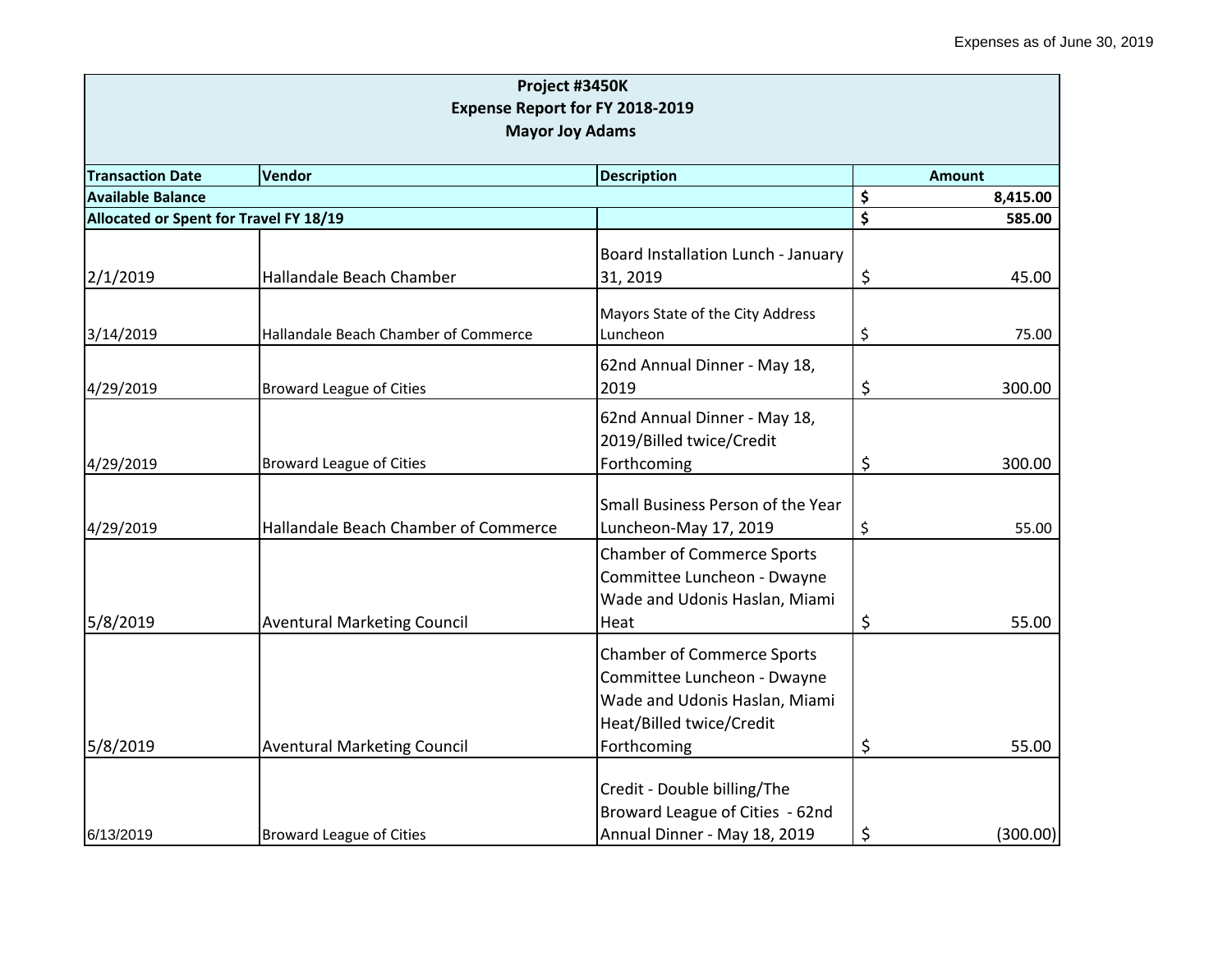|                                                                          |                                   | Project #3450L                          |    |          |  |  |
|--------------------------------------------------------------------------|-----------------------------------|-----------------------------------------|----|----------|--|--|
|                                                                          |                                   | Expense Report for FY 2018-2019         |    |          |  |  |
|                                                                          | Vice Mayor Sabrina Javellana      |                                         |    |          |  |  |
| <b>Transaction Date</b><br>Vendor<br><b>Description</b><br><b>Amount</b> |                                   |                                         |    |          |  |  |
| <b>Available Balance</b>                                                 |                                   |                                         | \$ | 5,242.66 |  |  |
| Allocated or Spent for Travel FY 18/19                                   |                                   |                                         | \$ | 3,757.34 |  |  |
|                                                                          |                                   |                                         |    |          |  |  |
|                                                                          |                                   | Board Installation Lunch - January 31,  |    |          |  |  |
| 2/1/2019                                                                 | Hallandale Beach Chamber          | 2019                                    | \$ | 45.00    |  |  |
|                                                                          |                                   |                                         |    |          |  |  |
|                                                                          | Young Elected Officials Womens    |                                         |    |          |  |  |
| 2/3/2019                                                                 | Conference, NY.                   | Expenses - February 3, 2019             | \$ | 193.79   |  |  |
|                                                                          |                                   |                                         |    |          |  |  |
| 2/22/2019                                                                | <b>Equality Florida Institute</b> | <b>Donation-Educational Charity</b>     | \$ | 2,500.00 |  |  |
|                                                                          |                                   |                                         |    |          |  |  |
|                                                                          |                                   |                                         |    |          |  |  |
|                                                                          |                                   | 2019 Local Progress National Covening - |    |          |  |  |
| 3/27/2019                                                                | Eventbrite                        | July 26, 2019 -July 27, 2019            | \$ | 60.00    |  |  |
|                                                                          |                                   | Legislative Action Days - Flight and    |    |          |  |  |
|                                                                          | Florida League of Cities -        | Expenses to Tallahassee, FL. March 26 - |    |          |  |  |
| 4/25/2019                                                                | Legislative Action Days           | March 27, 2019                          | \$ | 506.28   |  |  |
|                                                                          |                                   |                                         |    |          |  |  |
|                                                                          |                                   |                                         |    |          |  |  |
| 5/16/2019                                                                | <b>Broward League of Cities</b>   | <b>Annual Gala</b>                      | \$ | 150.00   |  |  |
|                                                                          |                                   |                                         |    |          |  |  |
|                                                                          | Young Elected Officials Network   | Conference August 1-4, 2019,            |    |          |  |  |
| 5/16/2019                                                                | <b>National Convening</b>         | Intercontinental Hotel                  | \$ | 50.00    |  |  |
|                                                                          | June 14, 2019 Legislative Policy  |                                         |    |          |  |  |
| 6/4/2019                                                                 | <b>Committee Meeting</b>          | <b>Expenses - Flight</b>                | \$ | 252.27   |  |  |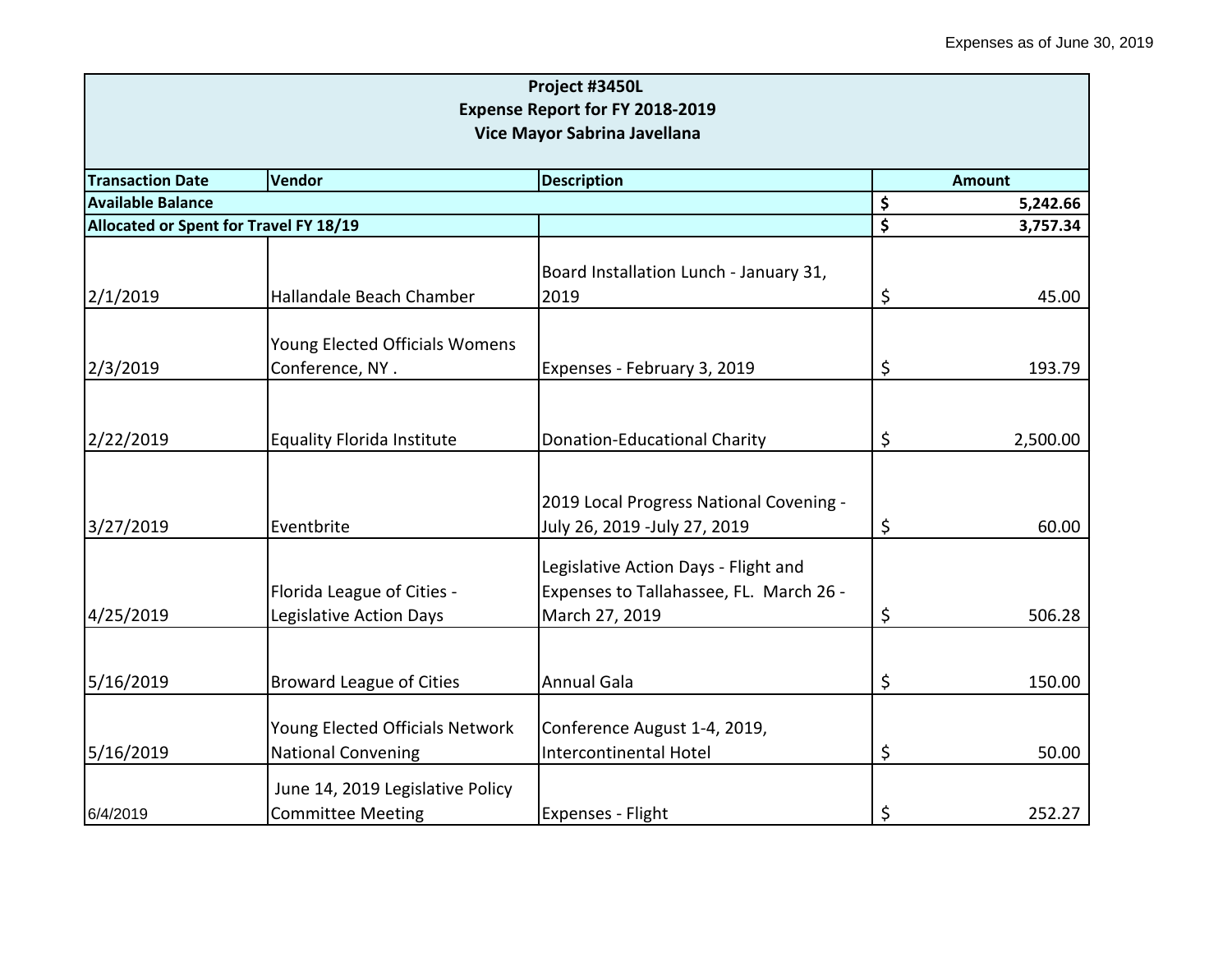| Project #3450E<br><b>Expense Report for FY 2018-2019</b> |                                  |                                                                                           |               |           |  |
|----------------------------------------------------------|----------------------------------|-------------------------------------------------------------------------------------------|---------------|-----------|--|
| <b>Commissioner Michele Lazarow</b>                      |                                  |                                                                                           |               |           |  |
| <b>Transaction Date</b>                                  | Vendor                           | <b>Description</b>                                                                        | <b>Amount</b> |           |  |
| lAvailable Balance                                       |                                  |                                                                                           | \$            | 8,055.70  |  |
| Allocated or Spent for Travel FY 18/19                   |                                  |                                                                                           | \$            | 944.30    |  |
|                                                          |                                  |                                                                                           |               |           |  |
|                                                          | Trip to Tallahase, FL. March 11- |                                                                                           |               |           |  |
| 1/10/2019                                                | 14, 2019                         | Flight to Tallahassee, FL                                                                 | \$            | 324.76    |  |
|                                                          |                                  | Credit - Commissioner Lazarow from                                                        |               |           |  |
|                                                          |                                  | Silver Airways - from Cancelled flight to                                                 |               |           |  |
|                                                          |                                  | Tallahasse, Fl. Commissioner returned                                                     |               |           |  |
| 1/10/2019                                                | <b>Silver Airlines</b>           | the funds to the City via Check # 0098                                                    |               | (5324.76) |  |
|                                                          | Trip to Tallahase, FL. March 11- |                                                                                           |               |           |  |
| 3/31/2019                                                | 14, 2019                         | Car Rental to Tallahassee, FL                                                             |               | \$228.82  |  |
|                                                          |                                  | Trip to Tallahase, FL. March 11-Credit - Car Rental to Tallahassee, FL.                   |               |           |  |
| 3/31/2019                                                | 14, 2019                         | Trip cancelled                                                                            |               | (5228.82) |  |
|                                                          |                                  | Trip to the Capitol - Meet with legislators<br>regarding multiple preemption bills. April |               |           |  |
| 4/30/2019                                                | <b>Expense Reimbursement</b>     | 7-April 10, 2019                                                                          | \$            | 944.30    |  |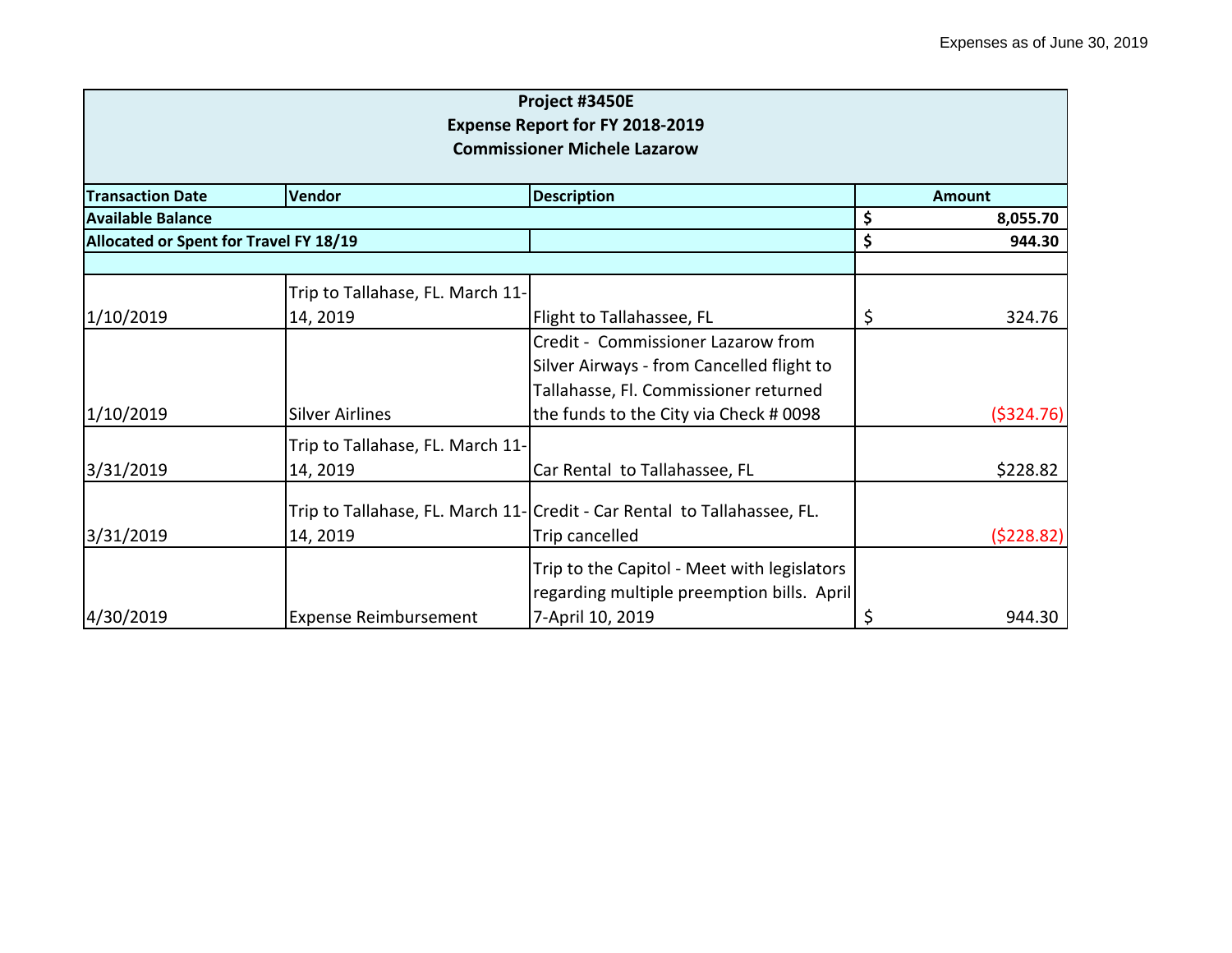| Project #3450H<br>Expense Report for FY 2018-2019<br><b>Commissioner Annabelle Taub</b> |                                                   |                                                                                                            |         |          |
|-----------------------------------------------------------------------------------------|---------------------------------------------------|------------------------------------------------------------------------------------------------------------|---------|----------|
| <b>Transaction Date</b>                                                                 | Vendor                                            | <b>Description</b>                                                                                         |         | Amount   |
| <b>Available Balance</b>                                                                |                                                   |                                                                                                            | \$      | 2,697.74 |
| Allocated or Spent for Travel FY 18/19                                                  |                                                   |                                                                                                            | \$      | 6,302.26 |
| 10/1/2018                                                                               | South Florida Idea Exchange -<br>November 8, 2018 | <b>Full Program</b>                                                                                        | \$      | 95.00    |
| 11/9/2018                                                                               | Florida Priority Summit -<br>November 14, 2018    | Summit                                                                                                     | $\zeta$ | 186.90   |
| 1/23/2019                                                                               | <b>Paws 2 Care Coalition</b>                      | Donation                                                                                                   | $\zeta$ | 3,000.00 |
| 2/11/2019                                                                               | <b>American Airlines</b>                          | Flight to Washington, D.C. February<br>15-16, 2019, Meet with Venezualian<br>Leaders                       | \$      | 520.36   |
|                                                                                         |                                                   | Staff to generate a check for \$2500<br>from the Commissioner's travel<br>account for the Israeli American |         |          |
| 4/15/2019                                                                               | Israeli American Council                          | Council.                                                                                                   | \$      | 2,500.00 |